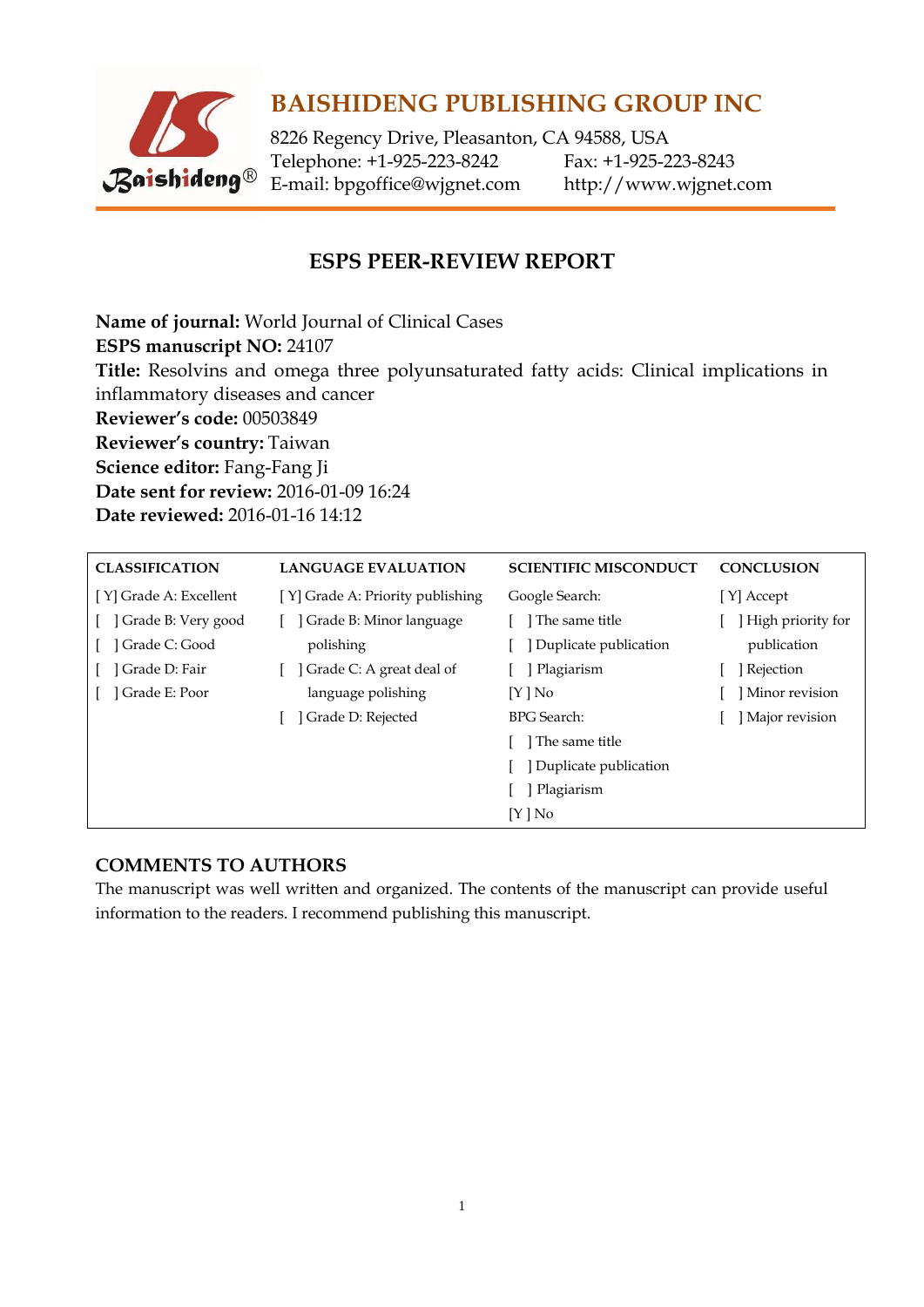

8226 Regency Drive, Pleasanton, CA 94588, USA Telephone: +1-925-223-8242 Fax: +1-925-223-8243 E-mail: [bpgoffice@wjgnet.com](mailto:bpgoffice@wjgnet.com) http://www.wjgnet.com

### **ESPS PEER-REVIEW REPORT**

**Name of journal:** World Journal of Clinical Cases **ESPS manuscript NO:** 24107 **Title:** Resolvins and omega three polyunsaturated fatty acids: Clinical implications in inflammatory diseases and cancer **Reviewer's code:** 00503832 **Reviewer's country:** Taiwan **Science editor:** Fang-Fang Ji **Date sent for review:** 2016-01-09 16:24 **Date reviewed:** 2016-01-21 21:04

| <b>CLASSIFICATION</b>  | <b>LANGUAGE EVALUATION</b>       | <b>SCIENTIFIC MISCONDUCT</b> | <b>CONCLUSION</b>  |
|------------------------|----------------------------------|------------------------------|--------------------|
| ] Grade A: Excellent   | [Y] Grade A: Priority publishing | Google Search:               | Accept             |
| [Y] Grade B: Very good | Grade B: Minor language          | The same title               | High priority for  |
| ] Grade C: Good        | polishing                        | Duplicate publication        | publication        |
| Grade D: Fair          | Grade C: A great deal of         | Plagiarism                   | Rejection          |
| Grade E: Poor          | language polishing               | [Y ] No                      | [Y] Minor revision |
|                        | Grade D: Rejected                | <b>BPG</b> Search:           | Major revision     |
|                        |                                  | l The same title             |                    |
|                        |                                  | Duplicate publication        |                    |
|                        |                                  | Plagiarism                   |                    |
|                        |                                  | $[Y]$ No                     |                    |

#### **COMMENTS TO AUTHORS**

The authors comprehensively reviewed the roles of lipid mediators especially on ω-3 PUFA and resolvins in the stages of acute and chronic inflammation and several types of cancer. The work is excellent and good writing. However, they may have to put more effort in order to improve the article. 1. Although EPA or DHA in fish oil could be metabolized to form respective resolvins, they failed to provide much clear discussion regarding the correlation between resolvins and ω-3 PUFA in clinical studies in the section of "Lipid mediators in inflammatory disease". 2. The authors had written four paragraphs in the section of "Lipid mediators in inflammatory disease". The first paragraph briefly described several types of cancers caused by viral infection, autoimmune conditions and chronic inflammation. They also used the second and third paragraphs to discuss the correlation ofω-3 PUFA and risk factors of colorectal and breast cancer. However, they only wrote the fourth paragraph (8 lines) to discuss how resolvins influences the progress of cancer in clinical studies. Since the objective of this review paper is to review the roles of resolvins in inflammation and related diseases, the author need to add more information regarding the suppressive or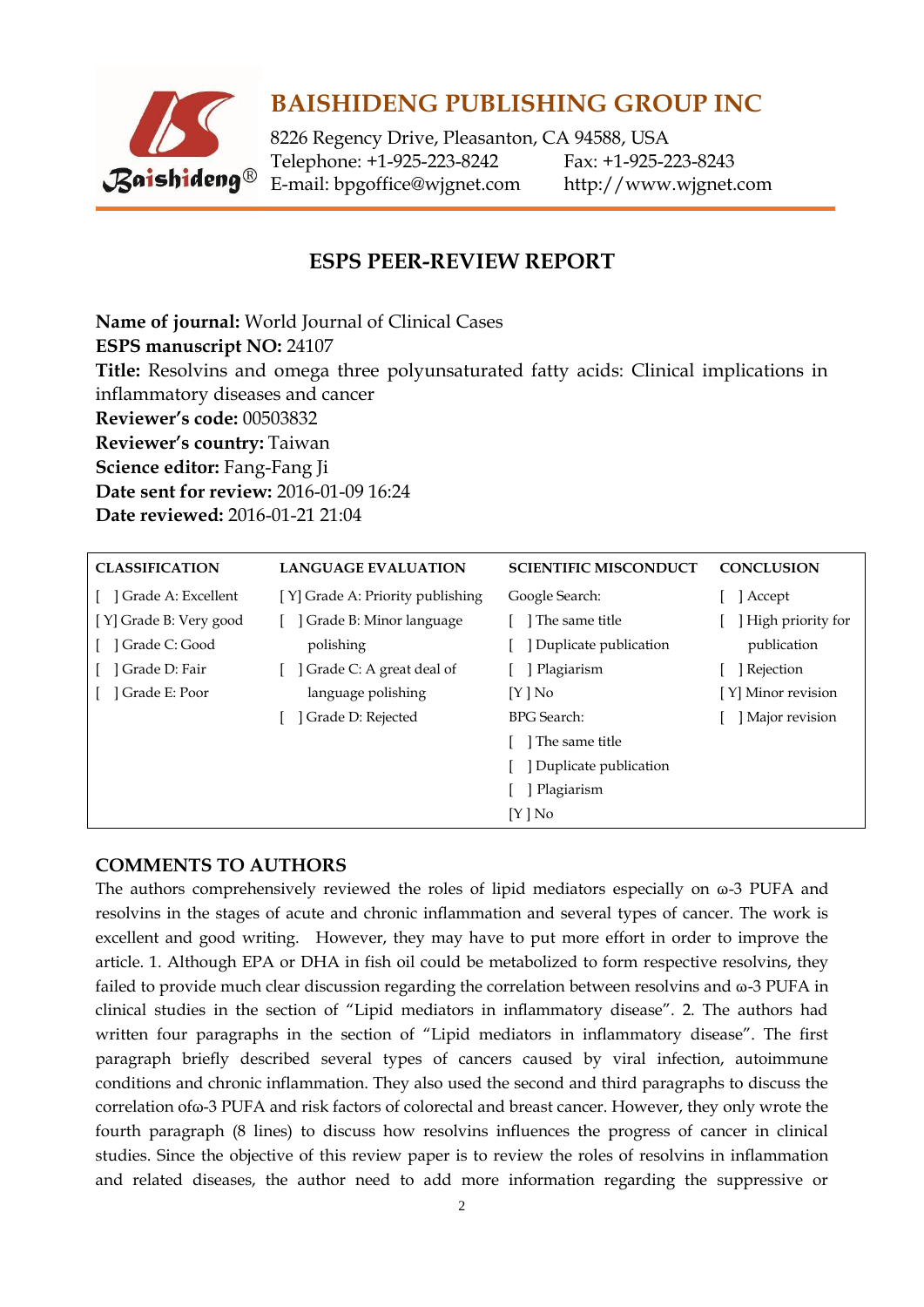

8226 Regency Drive, Pleasanton, CA 94588, USA Telephone: +1-925-223-8242 Fax: +1-925-223-8243 E-mail: [bpgoffice@wjgnet.com](mailto:bpgoffice@wjgnet.com) http://www.wjgnet.com

protective effect of resolvins on cancer progress in clinical studies. 3. Although the authors give the title to emphasize their main aim is to describe the lipid mediators, only type 1 resolvins and their upstream $\omega$ -3 PUFA are discussed in the text. I suggest the authors may change the title to specify their main aim on type 1 resolvins.